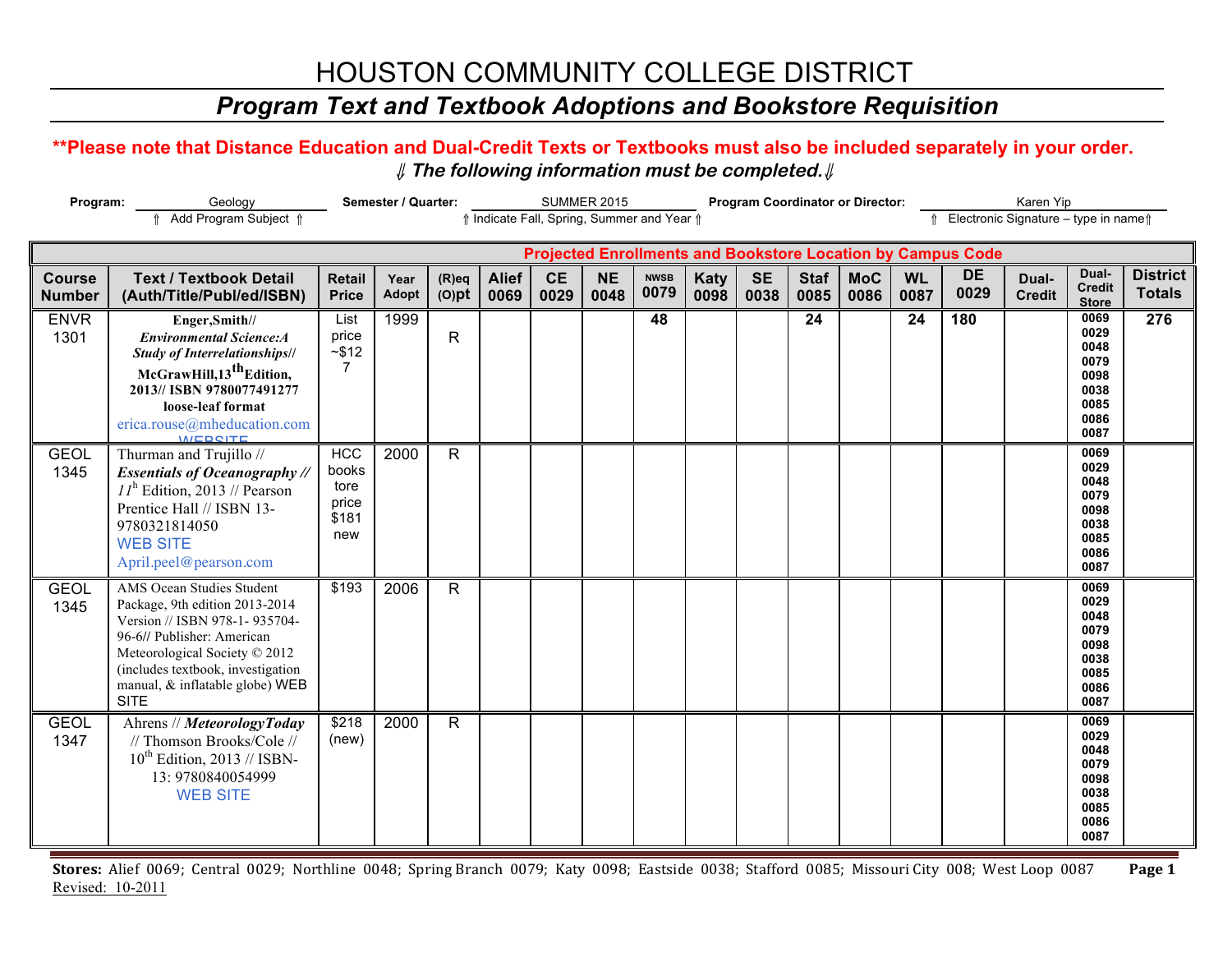# HOUSTON COMMUNITY COLLEGE DISTRICT

## *Program Text and Textbook Adoptions and Bookstore Requisition*

### **\*\*Please note that Distance Education and Dual-Credit Texts or Textbooks must also be included separately in your order.**  ⇓ **The following information must be completed.**⇓

| Program:                       | <b>GEOLOGY</b>                                                                                                                                                                    | Semester / Quarter:           | <b>SUMMER 2015</b> |                      |                                            |                   |                   | <b>Program Coordinator or Director:</b> |                     |                   | Karen B Yip         |                    |                   |                                                                    |                                     |                                                                      |                                  |
|--------------------------------|-----------------------------------------------------------------------------------------------------------------------------------------------------------------------------------|-------------------------------|--------------------|----------------------|--------------------------------------------|-------------------|-------------------|-----------------------------------------|---------------------|-------------------|---------------------|--------------------|-------------------|--------------------------------------------------------------------|-------------------------------------|----------------------------------------------------------------------|----------------------------------|
|                                | Add Program Subject 1                                                                                                                                                             |                               |                    |                      | ↑ Indicate Fall, Spring, Summer and Year ↑ |                   |                   |                                         |                     |                   |                     |                    |                   |                                                                    | Electronic Signature - type in name |                                                                      |                                  |
|                                |                                                                                                                                                                                   |                               |                    |                      |                                            |                   |                   |                                         |                     |                   |                     |                    |                   | <b>Projected Enrollments and Bookstore Location by Campus Code</b> |                                     |                                                                      |                                  |
| <b>Course</b><br><b>Number</b> | <b>Text / Textbook Detail</b><br>(Auth/Title/Publ/ed/ISB                                                                                                                          | <b>Retail</b><br><b>Price</b> | Year<br>Adopt      | $(R)$ eq<br>$(O)$ pt | <b>Alief</b><br>0069                       | <b>CE</b><br>0029 | <b>NE</b><br>0048 | <b>NWSB</b><br>0079                     | <b>Katy</b><br>0098 | <b>SE</b><br>0038 | <b>Staf</b><br>0085 | <b>MoC</b><br>0086 | <b>WL</b><br>0087 | <b>DE</b><br>0029                                                  | Dual-<br><b>Credit</b>              | Dual-<br><b>Credit</b><br><b>Store</b>                               | <b>District</b><br><b>Totals</b> |
| <b>GEOL</b><br>1347            | Moran // Weather Studies:<br><b>Intro to Atmospheric</b><br>Sciences // American<br>Meteorological Society //<br>$4rd$ Edition// 2010 // ISBN<br>9781878220967<br><b>WEB SITE</b> |                               | 2007               | $\mathsf{R}$         |                                            |                   |                   |                                         |                     |                   |                     |                    |                   |                                                                    |                                     | 0069<br>0029<br>0048<br>0079<br>0098<br>0038<br>0085<br>0086<br>0087 | $\mathbf{0}$                     |
| <b>GEOL</b><br>1403            | Monroe and Wicander//<br>The Changing Earth: 6th<br>edition// Brooks/Cole,<br>Cengage Learning, 2012//<br>Custom printing loose-leaf<br>ISBN 9781305046221<br><b>WEB SITE</b>     | \$90.70                       | 2013               | R.                   |                                            |                   |                   |                                         | 72                  |                   | 48                  |                    |                   |                                                                    |                                     | 0069<br>0029<br>0048<br>0079<br>0098<br>0038<br>0085<br>0086<br>0087 | 120                              |
| <b>GEOL</b><br>1403            | AGI & NAGT//Laboratory<br><b>Manual in Physical</b><br>Geology//Pearson Prentice<br>Hall 10th Edition,<br>2014//ISBN 13-<br>9780321944511<br><b>WEB SITE</b>                      | \$103.40                      | 2003               | $\mathsf{R}$         |                                            |                   |                   |                                         | $\overline{72}$     |                   | 48                  |                    |                   |                                                                    |                                     | 0069<br>0029<br>0048<br>0079<br>0098<br>0038<br>0085<br>0086<br>0087 | $\frac{1}{120}$                  |
| <b>GEOL</b><br>1403            | Christiansen & Hamblin //<br><b>Dynamic Earth //</b><br>Jones & Bartlett<br>Learning//2015 // ISBN<br>9781449659844<br><b>WEB SITE</b>                                            | Bookstor<br>e new<br>~135.95  | 1998               | R.                   |                                            |                   |                   | 24                                      |                     |                   |                     |                    |                   |                                                                    |                                     | 0069<br>0029<br>0048<br>0079<br>0098<br>0038<br>0085<br>0086<br>0087 | 24                               |

Stores: Alief 0069; Central 0029; Northline 0048; Spring Branch 0079; Katy 0098; Eastside 0038; Stafford 0085; Missouri City 008; West Loop 0087 Page 2 Revised: 10-2011